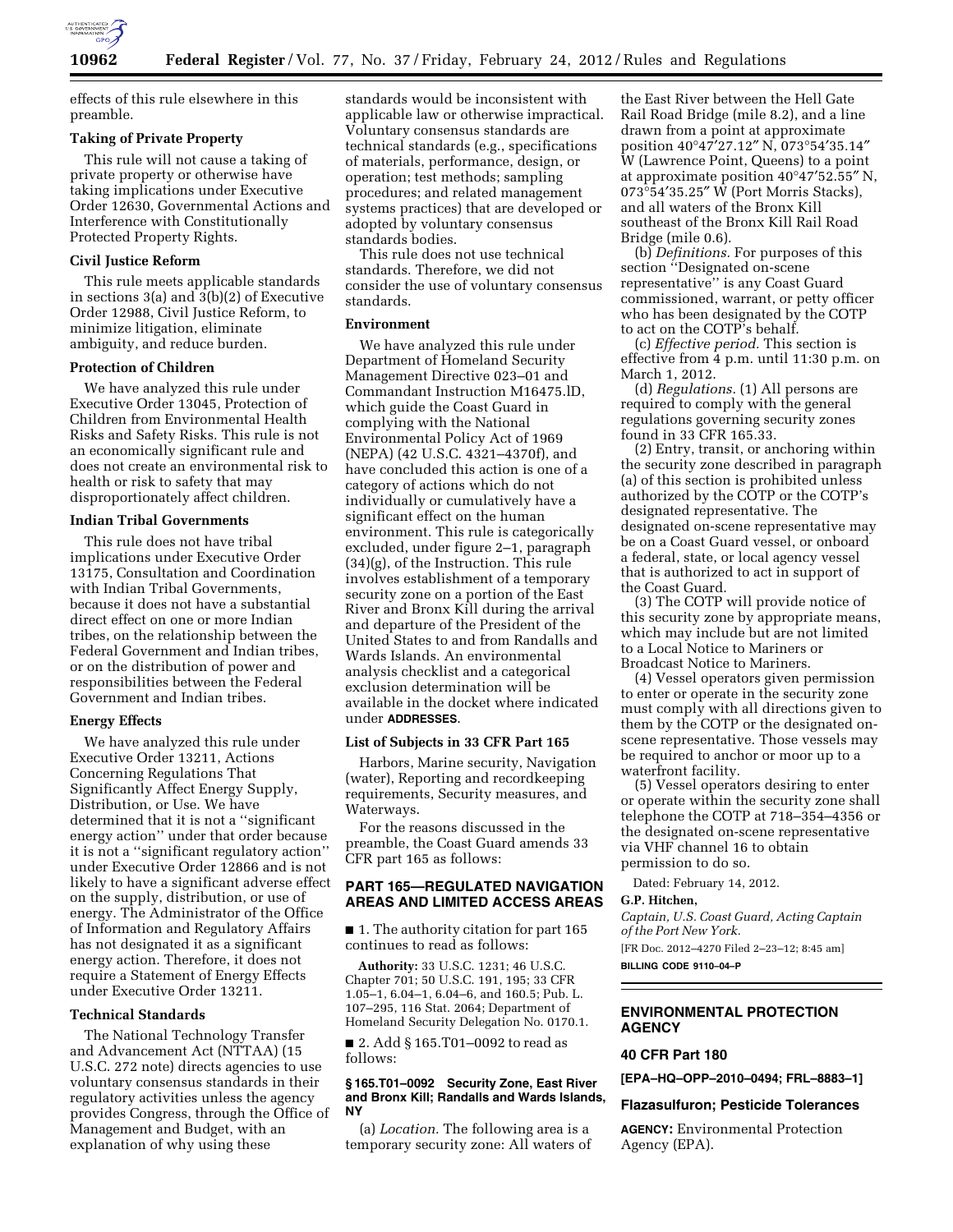#### **ACTION:** Final rule.

**SUMMARY:** This regulation establishes tolerances for residues of flazasulfuron in or on citrus fruit, grape, and sugarcane. ISK Biosciences Corporation requested these tolerances under the Federal Food, Drug, and Cosmetic Act (FFDCA).

**DATES:** This regulation is effective February 24, 2012. Objections and requests for hearings must be received on or before April 24, 2012, and must be filed in accordance with the instructions provided in 40 CFR part 178 (see also Unit I.C. of the **SUPPLEMENTARY INFORMATION**).

**ADDRESSES:** EPA has established a docket for this action under docket identification (ID) number EPA–HQ– OPP–2010–0494. All documents in the docket are listed in the docket index available at *[http://www.regulations.gov.](http://www.regulations.gov)*  Although listed in the index, some information is not publicly available, e.g., Confidential Business Information (CBI) or other information whose disclosure is restricted by statute. Certain other material, such as copyrighted material, is not placed on the Internet and will be publicly available only in hard copy form. Publicly available docket materials are available in the electronic docket at *[http://www.regulations.gov,](http://www.regulations.gov)* or, if only available in hard copy, at the OPP Regulatory Public Docket in Rm. S– 4400, One Potomac Yard (South Bldg.), 2777 S. Crystal Dr., Arlington, VA. The Docket Facility is open from 8:30 a.m. to 4 p.m., Monday through Friday, excluding legal holidays. The Docket Facility telephone number is (703) 305– 5805.

#### **FOR FURTHER INFORMATION CONTACT:**

Susan Stanton, Registration Division (7505P), Office of Pesticide Programs, Environmental Protection Agency, 1200 Pennsylvania Ave. NW., Washington, DC 20460–0001; telephone number: (703) 305–5218; email address: *[stanton.susan@epa.gov.](mailto:stanton.susan@epa.gov)* 

## **SUPPLEMENTARY INFORMATION:**

#### **I. General Information**

## *A. Does this action apply to me?*

You may be potentially affected by this action if you are an agricultural producer, food manufacturer, or pesticide manufacturer. Potentially affected entities may include, but are not limited to those engaged in the following activities:

• Crop production (NAICS code 111).

• Animal production (NAICS code 112).

• Food manufacturing (NAICS code 311).

• Pesticide manufacturing (NAICS code 32532).

This listing is not intended to be exhaustive, but rather to provide a guide for readers regarding entities likely to be affected by this action. Other types of entities not listed in this unit could also be affected. The North American Industrial Classification System (NAICS) codes have been provided to assist you and others in determining whether this action might apply to certain entities. If you have any questions regarding the applicability of this action to a particular entity, consult the person listed under **FOR FURTHER INFORMATION CONTACT**.

## *B. How can I get electronic access to other related information?*

You may access a frequently updated electronic version of EPA's tolerance regulations at 40 CFR part 180 through the Government Printing Office's e-CFR site at *[http://ecfr.gpoaccess.gov/cgi/t/](http://ecfr.gpoaccess.gov/cgi/t/text/text-idx?&c=ecfr&tpl=/ecfrbrowse/Title40/40tab_02.tpl)  [text/text-idx?&c=ecfr&tpl=/ecfrbrowse/](http://ecfr.gpoaccess.gov/cgi/t/text/text-idx?&c=ecfr&tpl=/ecfrbrowse/Title40/40tab_02.tpl) [Title40/40tab](http://ecfr.gpoaccess.gov/cgi/t/text/text-idx?&c=ecfr&tpl=/ecfrbrowse/Title40/40tab_02.tpl)*\_*02.tpl.* To access the harmonized test guidelines referenced in this document electronically, please go to *<http://www.epa.gov/ocspp>*and select ''Test Methods and Guidelines.''

## *C. How can I file an objection or hearing request?*

Under FFDCA section 408(g), 21 U.S.C. 346a, any person may file an objection to any aspect of this regulation and may also request a hearing on those objections. You must file your objection or request a hearing on this regulation in accordance with the instructions provided in 40 CFR part 178. To ensure proper receipt by EPA, you must identify docket ID number EPA–HQ– OPP–2010–0494 in the subject line on the first page of your submission. All objections and requests for a hearing must be in writing, and must be received by the Hearing Clerk on or before April 24, 2012. Addresses for mail and hand delivery of objections and hearing requests are provided in 40 CFR 178.25(b).

In addition to filing an objection or hearing request with the Hearing Clerk as described in 40 CFR part 178, please submit a copy of the filing that does not contain any CBI for inclusion in the public docket. Information not marked confidential pursuant to 40 CFR part 2 may be disclosed publicly by EPA without prior notice. Submit a copy of your non-CBI objection or hearing request, identified by docket ID number EPA–HQ–OPP–2010–0494, by one of the following methods:

• *Federal eRulemaking Portal: [http://](http://www.regulations.gov)  [www.regulations.gov.](http://www.regulations.gov)* Follow the on-line instructions for submitting comments.

• *Mail:* Office of Pesticide Programs (OPP) Regulatory Public Docket (7502P), Environmental Protection Agency, 1200 Pennsylvania Ave. NW., Washington, DC 20460-0001.

• *Delivery:* OPP Regulatory Public Docket (7502P), Environmental Protection Agency, Rm. S–4400, One Potomac Yard (South Bldg.), 2777 S. Crystal Dr., Arlington, VA. Deliveries are only accepted during the Docket Facility's normal hours of operation (8:30 a.m. to 4 p.m., Monday through Friday, excluding legal holidays). Special arrangements should be made for deliveries of boxed information. The Docket Facility telephone number is (703) 305–5805.

## **II. Summary of Petitioned-For Tolerance**

In the **Federal Register** of August 4, 2010 (75 FR 46926) (FRL–8834–9), EPA issued a notice pursuant to section 408(d)(3) of FFDCA, 21 U.S.C. 346a(d)(3), announcing the filing of a pesticide petition (PP 0F7666) by ISK Biosciences Corporation, 7470 Auburn Rd., Suite A, Concord, OH 44077. The petition requested that 40 CFR part 180 be amended by adding a section for the herbicide flazasulfuron and establishing tolerances therein for residues of flazasulfuron, N-[[(4,6-dimethoxy-2 pyrimidinyl)amino]carbonyl]-3- (trifluoromethyl)-2 pyridinesulfonamide, in or on fruit, citrus, group 10 at 0.01 parts per million (ppm); grapes at 0.01 ppm; and sugarcane at 0.01 ppm. That notice referenced a summary of the petition prepared by ISK Biosciences Corporation, the registrant, which is available in the docket, *[http://](http://www.regulations.gov)  [www.regulations.gov.](http://www.regulations.gov)* There were no comments received in response to the notice of filing.

EPA has made minor changes to the citrus and grape commodity terms. The reason for these changes is explained in Unit IV.C.

#### **III. Aggregate Risk Assessment and Determination of Safety**

Section 408(b)(2)(A)(i) of FFDCA allows EPA to establish a tolerance (the legal limit for a pesticide chemical residue in or on a food) only if EPA determines that the tolerance is ''safe.'' Section 408(b)(2)(A)(ii) of FFDCA defines ''safe'' to mean that ''there is a reasonable certainty that no harm will result from aggregate exposure to the pesticide chemical residue, including all anticipated dietary exposures and all other exposures for which there is reliable information.'' This includes exposure through drinking water and in residential settings, but does not include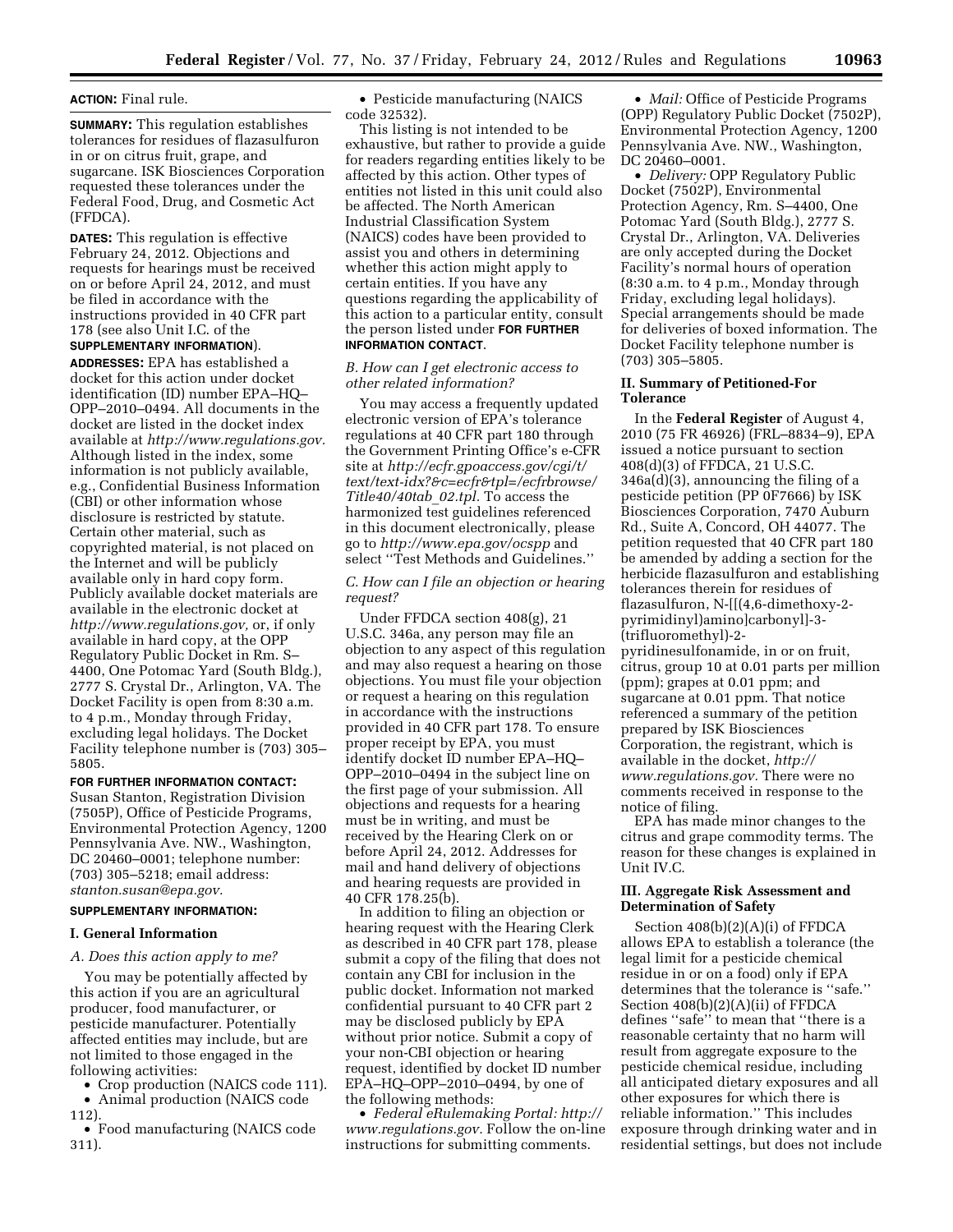occupational exposure. Section 408(b)(2)(C) of FFDCA requires EPA to give special consideration to exposure of infants and children to the pesticide chemical residue in establishing a tolerance and to ''ensure that there is a reasonable certainty that no harm will result to infants and children from aggregate exposure to the pesticide chemical residue. \* \* \*''

Consistent with section 408(b)(2)(D) of FFDCA, and the factors specified in section  $408(b)(2)(D)$  of FFDCA, EPA has reviewed the available scientific data and other relevant information in support of this action. EPA has sufficient data to assess the hazards of and to make a determination on aggregate exposure for flazasulfuron including exposure resulting from the tolerances established by this action. EPA's assessment of exposures and risks associated with flazasulfuron follows.

## *A. Toxicological Profile*

EPA has evaluated the available toxicity data and considered its validity, completeness, and reliability as well as the relationship of the results of the studies to human risk. EPA has also considered available information concerning the variability of the sensitivities of major identifiable subgroups of consumers, including infants and children.

Flazasulfuron exhibits low acute toxicity via oral, dermal and inhalation routes of exposure. It is not irritating to the skin or eyes and is not a dermal sensitizer. Subchronic studies in animals indicated decreased body weight gain, slight anemia in rats, and liver abnormalities in dogs. Dermal or systemic toxicity was not seen in a subchronic dermal study in rabbits at dose levels up to the limit dose.

In the longer-term mammalian toxicity studies, the kidney and liver were the primary target organs of flazasulfuron toxicity. Observed effects included adverse changes in kidney function (chronic nephropathy) and

kidney physiology (enlargement, dark color of kidney), increases in liver weight and hepatocellular hypertrophy, increases in inflammatory cell infiltration, hepatocellular necrosis, hepatocellular swelling, and bile duct proliferation.

Developmental toxicity was observed in both rats and rabbits. Reduced fetal weights and delays in ossification were seen in a developmental toxicity study with Sprague-Dawley rats; an increased incidence of visceral malformations (intraventricular septal defect) was seen in a developmental study with Wistar rats. The developmental study in rabbits showed high incidences of abortion at the highest dose tested. Decreases in body weight and chronic nephropathy were observed in offspring in a 2 generation rat reproduction toxicity study. The effects on offspring in these studies occurred at dose levels which were also toxic to the parents.

A transient decrease in motor activity 5 hours post-dosing on Day 0 was observed at the mid-dose in an acute neurotoxicity study. This observation may be associated with a systemic effect and not with neurotoxicity. The effect was reversed by the next scheduled observation (Day 7), and neurohistopathologic evaluation of tissues from the central and peripheral nervous systems of high dose and control animals did not demonstrate any test material-related neurotoxic lesions.

There was no evidence of carcinogenicity in the mouse oncogenicity study or the combined chronic toxicity/carcinogenicity study in the rat and no evidence of genotoxic potential in *in vitro* and *in vivo*  mutagenicity studies. Based on the results of these studies, EPA has classified flazasulfuron as ''No evidence of carcinogenicity to humans.''

Specific information on the studies received and the nature of the adverse effects caused by flazasulfuron as well as the no-observed-adverse-effect-level (NOAEL) and the lowest-observedadverse-effect-level (LOAEL) from the toxicity studies can be found at *[http://](http://www.regulations.gov) [www.regulations.gov](http://www.regulations.gov)* in document ''Flazasulfuron: Human Health Risk Assessment for Proposed Uses on Citrus, Grapes, Sugarcane, Christmas Trees, and Industrial Vegetation,'' at p. 36 in docket ID number EPA–HQ– OPP–2010–0494.

## *B. Toxicological Points of Departure/ Levels of Concern*

Once a pesticide's toxicological profile is determined, EPA identifies toxicological points of departure (POD) and levels of concern to use in evaluating the risk posed by human exposure to the pesticide. For hazards that have a threshold below which there is no appreciable risk, the toxicological POD is used as the basis for derivation of reference values for risk assessment. PODs are developed based on a careful analysis of the doses in each toxicological study to determine the dose at which no-observed-adverseeffect-level (NOAEL) and the lowestobserved-adverse-effect-level (LOAEL). Uncertainty/safety factors are used in conjunction with the POD to calculate a safe exposure level—generally referred to as a population-adjusted dose (PAD) or a reference dose (RfD)—and a safe margin of exposure (MOE). For nonthreshold risks, the Agency assumes that any amount of exposure will lead to some degree of risk. Thus, the Agency estimates risk in terms of the probability of an occurrence of the adverse effect expected in a lifetime. For more information on the general principles EPA uses in risk characterization and a complete description of the risk assessment process, see *[http://](http://www.epa.gov/pesticides/factsheets/riskassess.htm) [www.epa.gov/pesticides/factsheets/](http://www.epa.gov/pesticides/factsheets/riskassess.htm) [riskassess.htm.](http://www.epa.gov/pesticides/factsheets/riskassess.htm)* 

A summary of the toxicological endpoints for flazasulfuron used for human risk assessment is shown in Table 1 of this unit.

TABLE 1—SUMMARY OF TOXICOLOGICAL DOSES AND ENDPOINTS FOR FLAZASULFURON FOR USE IN HUMAN HEALTH RISK ASSESSMENT

| Exposure/scenario                                                                                  | Point of departure and<br>uncertainty/safety factors                      | RfD, PAD, LOC for risk<br>assessment                        | Study and toxicological effects                                                                                                                             |
|----------------------------------------------------------------------------------------------------|---------------------------------------------------------------------------|-------------------------------------------------------------|-------------------------------------------------------------------------------------------------------------------------------------------------------------|
| Acute dietary (General population<br>including females, 13-49 years<br>old, infants and children). | $NOAEL = 50 mg/kg/day$<br>$UF_A = 10x$<br>$UF_H = 10x$<br>$FOPA SF = 1x$  | Acute $RfD = 0.5$ mg/kg/day<br>$aPAD = 0.5$ mg/kg/day       | Acute neurotoxicity study in rats.<br>$LOAEL = 1,000 mg/kg/day$ based<br>on transient decrease in motor<br>activity at Day 0 (5 hours post-<br>dosing).     |
| Chronic dietary (All populations)                                                                  | $NOAEL = 1.3 mg/kg/day$<br>$UF_A = 10x$<br>$UF_H = 10x$<br>$FOPA SF = 1x$ | Chronic RfD = $0.013$ mg/kg/day<br>$cPAD = 0.013$ mg/kg/day | Combined Chronic Toxicity/Car-<br>cinogenicity in rats.<br>$LOAEL = 13.3 mg/kg/day$ based<br>on adverse change in kidney<br>function (chronic nephropathy). |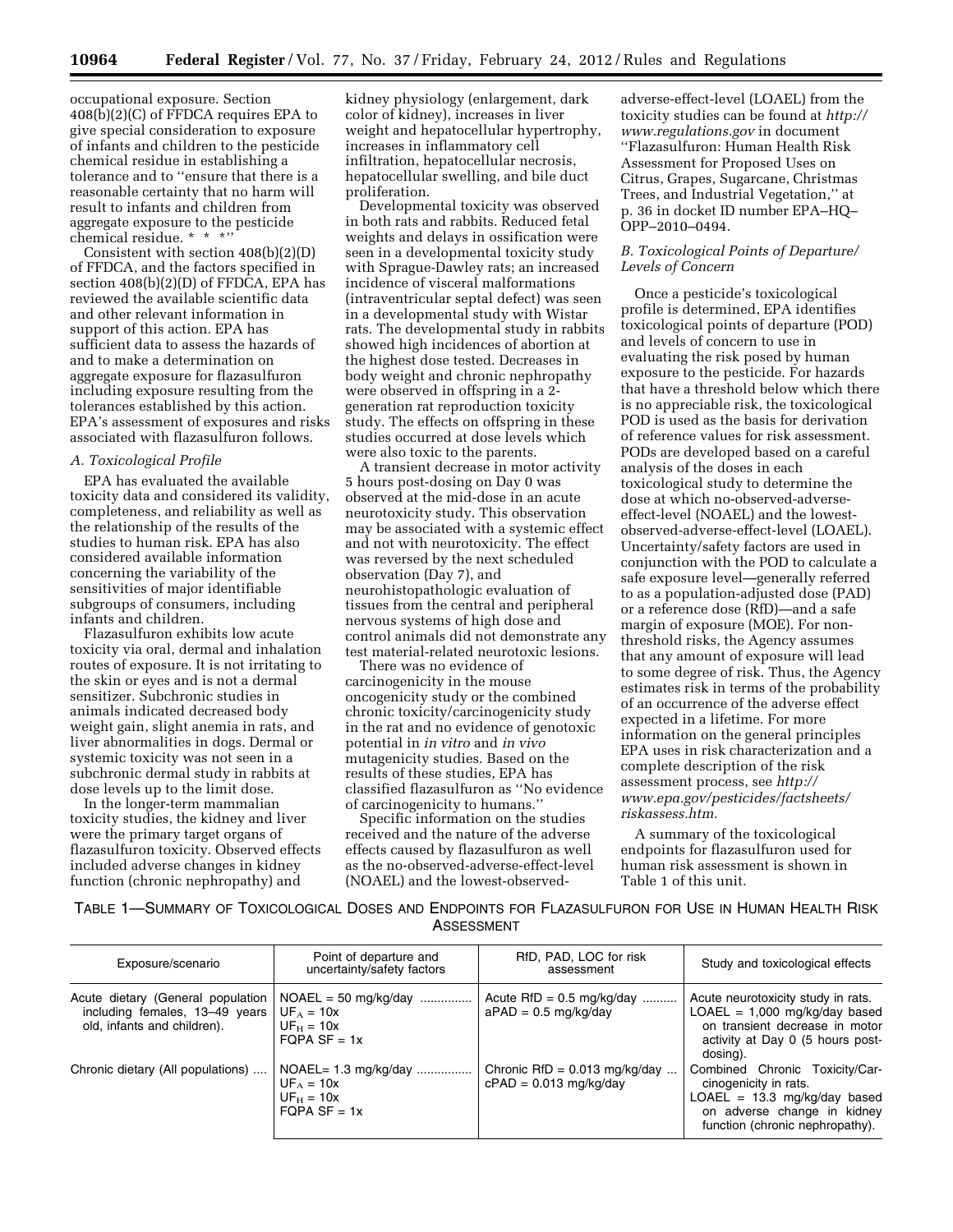TABLE 1—SUMMARY OF TOXICOLOGICAL DOSES AND ENDPOINTS FOR FLAZASULFURON FOR USE IN HUMAN HEALTH RISK ASSESSMENT—Continued

| Exposure/scenario                 | Point of departure and<br>uncertainty/safety factors                                                                                                                                 | RfD, PAD, LOC for risk<br>assessment | Study and toxicological effects |
|-----------------------------------|--------------------------------------------------------------------------------------------------------------------------------------------------------------------------------------|--------------------------------------|---------------------------------|
| Cancer (Oral, dermal, inhalation) | Classification: "No evidence of carcinogenicity to humans" based on lack of carcinogenic effects in the rat<br>and mouse carcinogenicity studies and lack of a mutagenicity concern. |                                      |                                 |

 $UF_A$  = extrapolation from animal to human (interspecies). UF $_H$  = potential variation in sensitivity among members of the human population (intraspecies). FQPA SF = Food Quality Protection Act Safety Factor. PAD = population adjusted dose (a = acute, c = chronic). RfD = reference dose. MOE = margin of exposure.  $LOC$  = level of concern.

#### *C. Exposure Assessment*

1. *Dietary exposure from food and feed uses.* In evaluating dietary exposure to flazasulfuron, EPA considered exposure under the petitioned-for tolerances. No other tolerances have been established for flazasulfuron. EPA assessed dietary exposures from flazasulfuron in food as follows:

i. *Acute exposure.* Quantitative acute dietary exposure and risk assessments are performed for a food-use pesticide, if a toxicological study has indicated the possibility of an effect of concern occurring as a result of a 1-day or single exposure. Such effects were identified for flazasulfuron. In estimating acute dietary exposure, EPA used food consumption information from the United States Department of Agriculture (USDA) 1994–1996 and 1998 Nationwide Continuing Surveys of Food Intake by Individuals (CSFII). As to residue levels in food, EPA assumed that 100% of citrus fruit, grape, and sugarcane commodities are treated with flazasulfuron and that residues on these commodities are present at the tolerance levels.

ii. *Chronic exposure.* In conducting the chronic dietary exposure assessment EPA used the food consumption data from the USDA 1994–1996 and 1998 CSFII. As to residue levels in food, EPA made the same assumptions (tolerancelevel residues and 100 percent crop treated (PCT)) as in the acute dietary exposure assessment.

iii. *Cancer.* Based on the data summarized in Unit III.A., EPA has concluded that flazasulfuron does not pose a cancer risk to humans. Therefore, a dietary exposure assessment for the purpose of assessing cancer risk is unnecessary.

2. *Dietary exposure from drinking water.* The residues of concern in drinking water include flazasulfuron and its identified degradates DTPU (*N*- (4,6-dimethoxy-2-pyrimidinyl)-*N*-[3- (trifluoromethyl)-2-pyridinyl]urea), DTPP (4,6-dimethoxy-*N*-[3- (trifluoromethyl)-2-pyridinyl]-2 pyrimidinamine), TPSA (3- (trifluoromethyl)-2pyridinesulfonamide), ADMP (2-amino-4,6-dimethoxypyrimidine), HTPP (6 methoxy-2-[[3-(trifluoromethyl)-2 pyridinyl]amino]-4-pyrimidinol), and 2,3-GTP (3-trifluoromethyl-2 pyridylguanidine). The Agency used screening level water exposure models in the dietary exposure analysis and risk assessment for flazasulfuron and its degradates in drinking water. These simulation models take into account data on the physical, chemical, and fate/ transport characteristics of flazasulfuron and its degradates. Further information regarding EPA drinking water models used in pesticide exposure assessment can be found at *[http://www.epa.gov/](http://www.epa.gov/oppefed1/models/water/index.htm)  [oppefed1/models/water/index.htm](http://www.epa.gov/oppefed1/models/water/index.htm)*.

Based on the Pesticide Root Zone Model/Exposure Analysis Modeling System (PRZM/EXAMS) and Pesticide Root Zone Model Ground Water (PRZM GW), the estimated drinking water concentrations (EDWCs) of flazasulfuron and its degradates for acute exposures are estimated to be 26.9 parts per billion (ppb) for surface water and 102 ppb for ground water. EDWCs of flazasulfuron and its degradates for chronic exposures for non-cancer assessments are estimated to be 4.67 ppb for surface water and 102 ppb for ground water.

Modeled estimates of drinking water concentrations were directly entered into the dietary exposure model. For acute and chronic dietary risk assessment, the water concentration value of 102 ppb was used to assess the contribution to drinking water.

3. *From non-dietary exposure*. The term ''residential exposure'' is used in this document to refer to nonoccupational, non-dietary exposure (e.g., for lawn and garden pest control, indoor pest control, termiticides, and flea and tick control on pets). Flazasulfuron is currently registered for use on non-residential turf, including recreation areas (golf courses and professionally managed sports fields). There is a potential for post-application short-term dermal exposure of adults and children entering recreation areas which have been treated with flazasulfuron. However, since no hazard associated with dermal exposure was

identified in the toxicity database for flazasulfuron, flazasulfuron is not expected to pose a risk from postapplication dermal exposure.

In accordance with current policy, EPA did not conduct a quantitative assessment of post-application inhalation exposure to flazasulfuron; however, volatilization of pesticides may be a source of post-application inhalation exposure of individuals nearby pesticide applications. The Agency sought expert advice and input on issues related to volatilization of pesticides from its Federal Insecticide, Fungicide, and Rodenticide Act Scientific Advisory Panel (SAP) in December 2009, and received the SAP's final report on March 2, 2010 *[http://](http://www.epa.gov/scipoly/SAP/meetings/2009/120109meeting.html)  [www.epa.gov/scipoly/SAP/meetings/](http://www.epa.gov/scipoly/SAP/meetings/2009/120109meeting.html)  [2009/120109meeting.html](http://www.epa.gov/scipoly/SAP/meetings/2009/120109meeting.html)*. EPA is currently in the process of evaluating the SAP report and may, as appropriate, develop policies and procedures to identify the need for and, subsequently, the way to incorporate post-application inhalation exposure into the Agency's risk assessments. In the case of flazasulfuron, although EPA has not conducted a quantitative assessment of post-application inhalation exposure, the Agency's concern for such exposures is low due to flazasulfuron's low vapor pressure  $(2 \times 10^{-7} \text{ torr})$  and low acute toxicity.

4. *Cumulative effects from substances with a common mechanism of toxicity*. Section  $408(b)(2)(D)(v)$  of FFDCA requires that, when considering whether to establish, modify, or revoke a tolerance, the Agency consider ''available information'' concerning the cumulative effects of a particular pesticide's residues and ''other substances that have a common mechanism of toxicity.'' EPA has not found flazasulfuron to share a common mechanism of toxicity with any other substances, and flazasulfuron does not appear to produce a toxic metabolite produced by other substances. For the purposes of this tolerance action, therefore, EPA has assumed that flazasulfuron does not have a common mechanism of toxicity with other substances. For information regarding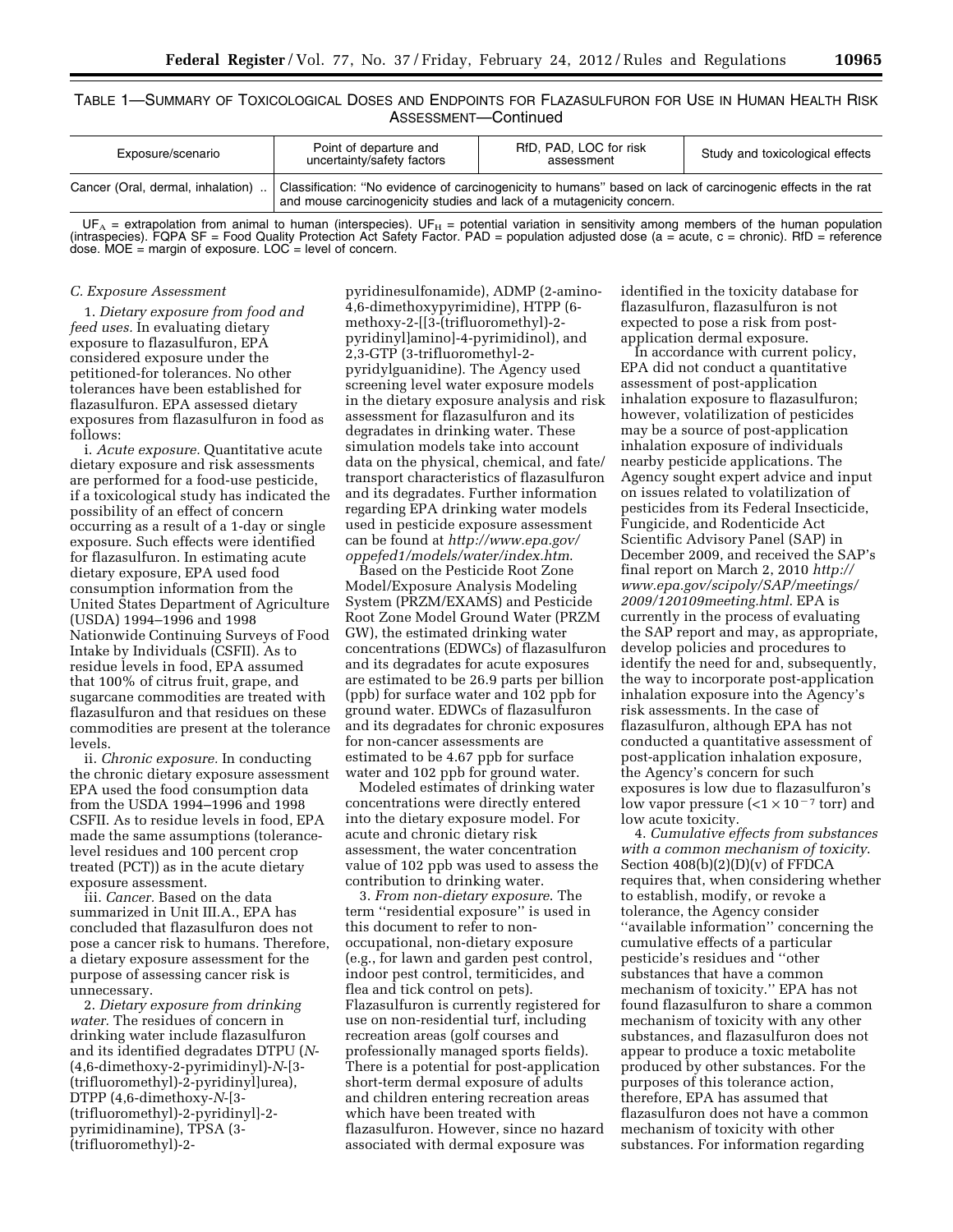EPA's efforts to determine which chemicals have a common mechanism of toxicity and to evaluate the cumulative effects of such chemicals, see EPA's Web site at *[http://](http://www.epa.gov/pesticides/cumulative)  [www.epa.gov/pesticides/cumulative](http://www.epa.gov/pesticides/cumulative)*.

## *D. Safety Factor for Infants and Children*

1. *In general*. Section 408(b)(2)(C) of FFDCA provides that EPA shall apply an additional tenfold (10X) margin of safety for infants and children in the case of threshold effects to account for prenatal and postnatal toxicity and the completeness of the database on toxicity and exposure unless EPA determines based on reliable data that a different margin of safety will be safe for infants and children. This additional margin of safety is commonly referred to as the FQPA Safety Factor (SF). In applying this provision, EPA either retains the default value of 10X, or uses a different additional safety factor when reliable data available to EPA support the choice of a different factor.

2. *Prenatal and postnatal sensitivity*. The pre- and postnatal toxicity database for flazasulfuron includes developmental toxicity studies in rats (Sprague-Dawley and Wistar) and rabbits and a 2-generation reproduction toxicity study in rats.

There was no evidence of increased quantitative susceptibility of fetuses or offspring to flazasulfuron in any of the developmental or reproductive toxicity studies, since the effects on offspring occurred at dose levels which were also toxic to the parents. There is a potential concern for increased qualitative susceptibility of offspring based on the intraventricular septal defect seen in offspring at minimally toxic maternal dose levels in the Wistar rat developmental toxicity study; however, the concern for the increased susceptibility is low, and EPA did not identify any residual uncertainties after establishing toxicity endpoints and traditional uncertainty factors (UFs) to be used in the risk assessment for flazasulfuron. There was a clear NOAEL and LOAEL in the Wistar rat study, and thus the dose response for the observed effect is well defined. In addition, since the Agency is using PODs for risk assessment that are lower than the NOAEL in the Wistar rat study, the PODs are protective of the adverse developmental effect.

3. *Conclusion.* EPA has determined that reliable data show the safety of infants and children would be adequately protected if the FQPA SF were reduced to 1x. That decision is based on the following findings:

i. The toxicity database for flazasulfuron is complete, except for an immunotoxicity study (OPPTS Guideline 870.7800) and a subchronic neurotoxicity study (OPPTS Guideline 870.6200b). These studies are now requirements under 40 CFR 158.500 for pesticide registration. In the absence of specific immunotoxicity and subchronic neurotoxicity studies, EPA has evaluated the available flazasulfuron toxicity database to determine whether an additional database uncertainty factor is needed to account for potential immunotoxicity or neurotoxicity.

With the exception of a transient decrease in motor activity at a high dose level (1,000 mg/kg/day) in the acute neurotoxicity study, which may be associated with a systemic effect, there is no evidence of neurotoxicity in the flazasulfuron toxicity database. There is no evidence of immunotoxicity in the database, as indicated by hematology, lymphoid organ weights and histopathology in standard studies. Consequently, EPA believes the existing data are sufficient for endpoint selection for exposure/risk assessment and for evaluation of the requirements under FQPA, and an additional database uncertainty factor is not needed to account for the lack of these studies.

ii. Although there was evidence of potential increased qualitative susceptibility of fetuses in the developmental toxicity study in Wistar rats, EPA's concern for increased qualitative susceptibility is low and the Agency did not identify any residual uncertainties after establishing toxicity endpoints and traditional UFs to be used in the risk assessment for flazasulfuron.

iii. There are no residual uncertainties identified in the exposure databases.

The dietary food exposure assessments were performed based on 100 PCT and tolerance-level residues. EPA made conservative (protective) assumptions in the ground and surface water modeling used to assess exposure to flazasulfuron in drinking water. These assessments will not underestimate the exposure and risks posed by flazasulfuron.

## *E. Aggregate Risks and Determination of Safety*

EPA determines whether acute and chronic dietary pesticide exposures are safe by comparing aggregate exposure estimates to the aPAD and cPAD. For linear cancer risks, EPA calculates the lifetime probability of acquiring cancer given the estimated aggregate exposure. Short-, intermediate-, and chronic-term risks are evaluated by comparing the estimated aggregate food, water, and

residential exposure to the appropriate PODs to ensure that an adequate MOE exists.

1. *Acute risk*. Using the exposure assumptions discussed in this unit for acute exposure, the acute dietary exposure from food and water to flazasulfuron will occupy 4% of the aPAD for infants less than one year old, the population group receiving the greatest exposure.

2. *Chronic risk*. Using the exposure assumptions described in this unit for chronic exposure, EPA has concluded that chronic exposure to flazasulfuron from food and water will utilize 54% of the cPAD for infants less than one year old, the population group receiving the greatest exposure. Based on the explanation in Unit III.C.3., regarding residential use patterns, chronic residential exposure to residues of flazasulfuron is not expected.

3. *Short-term risk*. Short-term aggregate exposure takes into account short-term residential exposure plus chronic exposure to food and water (considered to be a background exposure level). Although there is potential for short-term residential dermal and inhalation post-application exposure to flazasulfuron, no short-term dermal hazard was identified for flazasulfuron and inhalation exposure is expected to be negligible; therefore, EPA relies on the chronic dietary risk assessment for evaluating short-term aggregate exposure to flazasulfuron.

4. *Intermediate-term risk*. Intermediate-term aggregate exposure takes into account intermediate-term residential exposure plus chronic exposure to food and water (considered to be a background exposure level). An intermediate-term adverse effect was identified; however, flazasulfuron is not registered for any use patterns that would result in intermediate-term residential exposure. Intermediate-term risk is assessed based on intermediateterm residential exposure plus chronic dietary exposure. Because there is no intermediate-term residential exposure and chronic dietary exposure has already been assessed under the appropriately protective cPAD (which is at least as protective as the POD used to assess intermediate-term risk), no further assessment of intermediate-term risk is necessary, and EPA relies on the chronic dietary risk assessment for evaluating intermediate-term risk for flazasulfuron.

5. *Aggregate cancer risk for U.S. population*. Based on the lack of evidence of carcinogenicity in two adequate rodent carcinogenicity studies, flazasulfuron is not expected to pose a cancer risk to humans.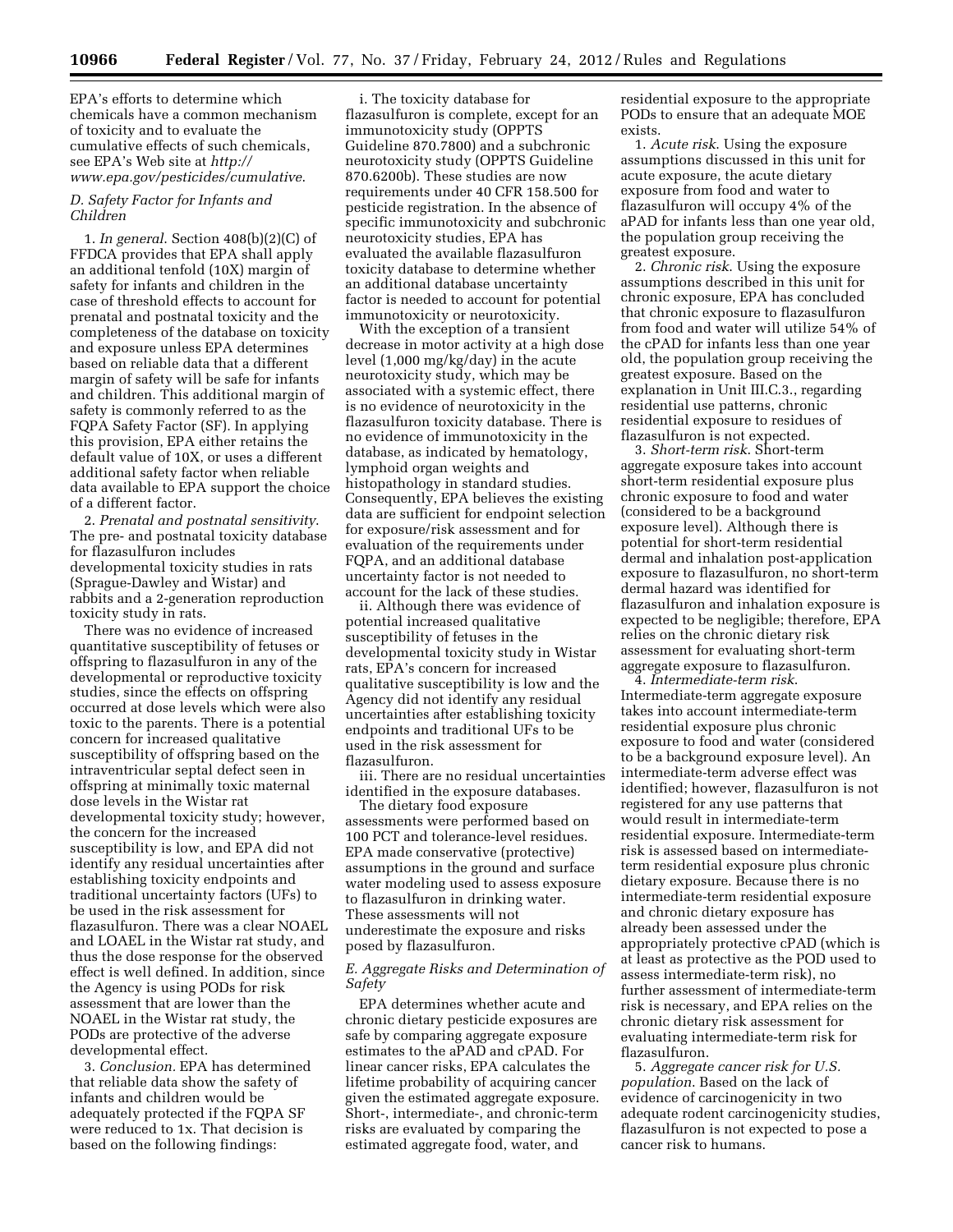6. *Determination of safety*. Based on these risk assessments, EPA concludes that there is a reasonable certainty that no harm will result to the general population, or to infants and children from aggregate exposure to flazasulfuron residues.

#### **IV. Other Considerations**

#### *A. Analytical Enforcement Methodology*

Adequate enforcement methodology (high performance liquid chromatography/tandem mass spectrometry with multiple reaction monitoring (HPLC/MS–MS/MRM)) is available to enforce the tolerance expression. The method may be requested from: Chief, Analytical Chemistry Branch, Environmental Science Center, 701 Mapes Rd., Ft. Meade, MD 20755–5350; telephone number: (410) 305–2905; email address: *[residuemethods@epa.gov](mailto:residuemethods@epa.gov)*.

#### *B. International Residue Limits*

In making its tolerance decisions, EPA seeks to harmonize U.S. tolerances with international standards whenever possible, consistent with U.S. food safety standards and agricultural practices. EPA considers the international maximum residue limits (MRLs) established by the Codex Alimentarius Commission (Codex), as required by FFDCA section 408(b)(4). The Codex Alimentarius is a joint U.N. Food and Agriculture Organization/ World Health Organization food standards program, and it is recognized as an international food safety standards-setting organization in trade agreements to which the United States is a party. EPA may establish a tolerance that is different from a Codex MRL; however, FFDCA section 408(b)(4) requires that EPA explain the reasons for departing from the Codex level.

The Codex has not established a MRL for flazasulfuron.

## *C. Revisions to Petitioned-For Tolerances*

EPA has revised the citrus fruit crop group and grape commodity terms. ''Grapes'' has been changed to ''grape'' to agree with the Agency's Food and Feed Vocabulary. ISK Biosciences Corporation petitioned for a tolerance on the crop group ''fruit, citrus, group 10.'' In the **Federal Register** of December 8, 2010 (75 FR 76284) (FRL– 8853–8), EPA issued a final rule that revised the crop grouping regulations. As part of this action, EPA expanded and revised the citrus fruit crop group. Changes to crop group 10 included adding Australian desert lime, Australian finger lime, Australian round

lime, Brown River finger lime, Japanese summer grapefruit, Mediterranean mandarin, Mount White lime, New Guinea wild lime, Russell River lime, sweet lime, Tachibana orange, Tahiti lime, tangelo, tangor, trifoliate orange, and uniq fruit; creating subgroups; revising the representative commodities; and naming the new crop group citrus fruit group 10–10. EPA indicated in the December 8, 2010 final rule as well as the earlier January 6, 2010 proposed rule (75 FR 807) (FRL–8801–2) that, for existing petitions for which a Notice of Filing had been published, the Agency would attempt to conform these petitions to the rule. That is possible here because, despite the revisions to the representative commodities for the crop group, the petitioner's residue data submission pertaining to the representative commodities for the earlier version of the crop group meets the residue data requirements for the revised representative commodities. Additionally, EPA assessed the risk taking into account the additional crops included in the revised crop group. Therefore, consistent with this December 8, 2010 rule, EPA is establishing a tolerance on the revised subgroup ''fruit, citrus, group 10–10.''

#### **V. Conclusion**

Therefore, tolerances are established for residues of flazasulfuron, N-[[(4,6 dimethoxy-2 pyrimidinyl)amino]carbonyl]-3- (trifluoromethyl)-2 pyridinesulfonamide, including its metabolites and degrades, as set forth in the regulatory text.

## **VI. Statutory and Executive Order Reviews**

This final rule establishes tolerances under section 408(d) of FFDCA in response to a petition submitted to the Agency. The Office of Management and Budget (OMB) has exempted these types of actions from review under Executive Order 12866, entitled *Regulatory Planning and Review* (58 FR 51735, October 4, 1993). Because this final rule has been exempted from review under Executive Order 12866, this final rule is not subject to Executive Order 13211, entitled *Actions Concerning Regulations That Significantly Affect Energy Supply, Distribution, or Use* (66 FR 28355, May 22, 2001) or Executive Order 13045, entitled *Protection of Children from Environmental Health Risks and Safety Risks* (62 FR 19885, April 23, 1997). This final rule does not contain any information collections subject to OMB approval under the Paperwork Reduction Act (PRA), 44 U.S.C. 3501 *et seq.,* nor does it require any special

considerations under Executive Order 12898, entitled *Federal Actions to Address Environmental Justice in Minority Populations and Low-Income Populations* (59 FR 7629, February 16, 1994).

Since tolerances and exemptions that are established on the basis of a petition under section 408(d) of FFDCA, such as the tolerance in this final rule, do not require the issuance of a proposed rule, the requirements of the Regulatory Flexibility Act (RFA) (5 U.S.C. 601 *et seq.*) do not apply.

This final rule directly regulates growers, food processors, food handlers, and food retailers, not States or tribes, nor does this action alter the relationships or distribution of power and responsibilities established by Congress in the preemption provisions of section 408(n)(4) of FFDCA. As such, the Agency has determined that this action will not have a substantial direct effect on States or tribal governments, on the relationship between the national government and the States or tribal governments, or on the distribution of power and responsibilities among the various levels of government or between the Federal Government and Indian tribes. Thus, the Agency has determined that Executive Order 13132, entitled *Federalism* (64 FR 43255, August 10, 1999) and Executive Order 13175, entitled *Consultation and Coordination With Indian Tribal Governments* (65 FR 67249, November 9, 2000) do not apply to this final rule. In addition, this final rule does not impose any enforceable duty or contain any unfunded mandate as described under Title II of the Unfunded Mandates Reform Act of 1995 (UMRA) (Pub. L. 104–4).

This action does not involve any technical standards that would require Agency consideration of voluntary consensus standards pursuant to section 12(d) of the National Technology Transfer and Advancement Act of 1995 (NTTAA), Public Law 104–113, section 12(d) (15 U.S.C. 272 note).

#### **VII. Congressional Review Act**

The Congressional Review Act, 5 U.S.C. 801 *et seq.,* generally provides that before a rule may take effect, the agency promulgating the rule must submit a rule report to each House of the Congress and to the Comptroller General of the United States. EPA will submit a report containing this rule and other required information to the U.S. Senate, the U.S. House of Representatives, and the Comptroller General of the United States prior to publication of this final rule in the **Federal Register**. This final rule is not